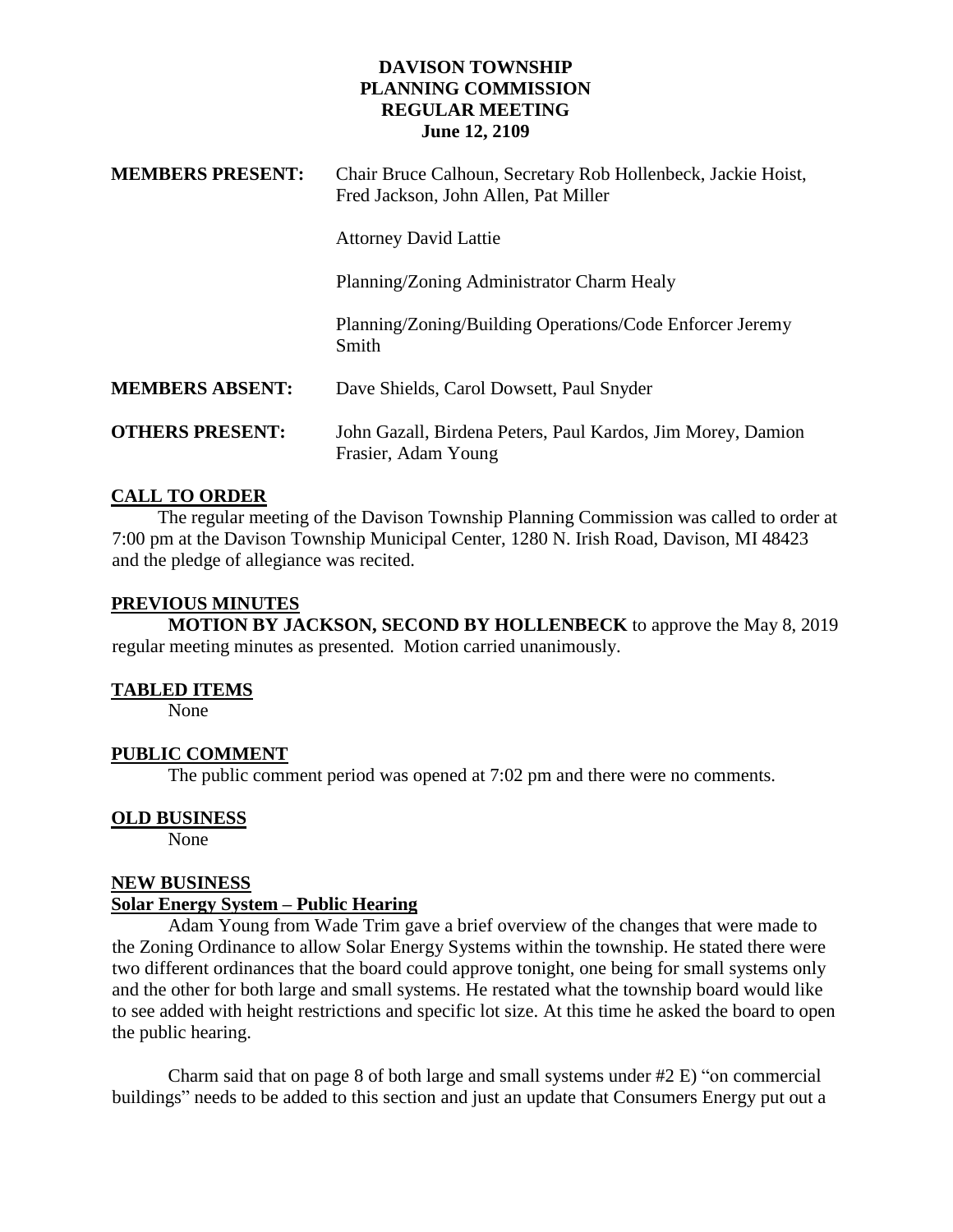publication that they will not be purchasing energy from independent contractors for the next ten years. So by the time we are able to use this ordinance; the ordinance will be obsolete.

The public hearing was opened at 7:04 p.m. and there were no comments.

The board discussed passing the large and small ordinance so that it would be available if anyone did decide to move forward, instead of starting all over again. Storage building roof heights being increased to 12<sup>'</sup>, the irrigation system on a large system being added to page 2 under #5, and including the words non-residential uses on page 8, Section 2 E.

**MOTION BY MILLER, SECOND BY JACKSON** to recommend to the Township Board of Trustees the approval of the Proposed Zoning Ordinance Text Amendments for Both Small & Large Solar Energy Systems with the amendments of including non-residential uses on page 8 under #2 E), a landscaping irrigation system being installed for large solar systems on page 2 under #5 and on page 3 under 13) storage building roof heights being increased to 12'. Motion carried unanimously.

**B)** Chairman Bruce Calhoun asked to have item B removed from the agenda tonight and added to the July 10, 2019 regular meeting agenda. All were in favor.

#### **Case #16-SP-2019-5 – Universal Software Solutions Site Plan-1334 S. Irish Road**

Chris Dobiesz, the applicant's representative, stated that Universal Software Solutions is looking to expand their facilities with an additional 4100 sq. ft. The plans have been submitted to the Building Department and revisions have been made and we are now looking for approval to move forward.

Jim Morey – 1298 Cummings Road – the property at 1334 S. Irish was considered in the flood plain and was raised to establish the current building, was the entire property raised out of the flood plain? It was stated yes.

Charm gave the Administrative review stating the applicant is proposing a 4,147 sq. ft. addition to their growing business. The parking lot will be expanded with 48 parking spaces, the entrance and sign will remain in the same location, landscaping will be added to the north and east sides of the proposed building along with rocks, edging and irrigation. There will be additional site lights that comply with our dark sky ordinance, and a dumpster enclosure with brick and block to match the addition. The Building/Planning Department would support a recommendation of approval of this Conceptual Site Plan based on it meets the requirements of the zoning ordinance and the zoning district. No building permits will be issued until all required county agency approvals are received in the Building Department.

There was discussion about lighting on the outside of the building, the flood plain, redoing the driveway and the dumpster enclosure being the same color.